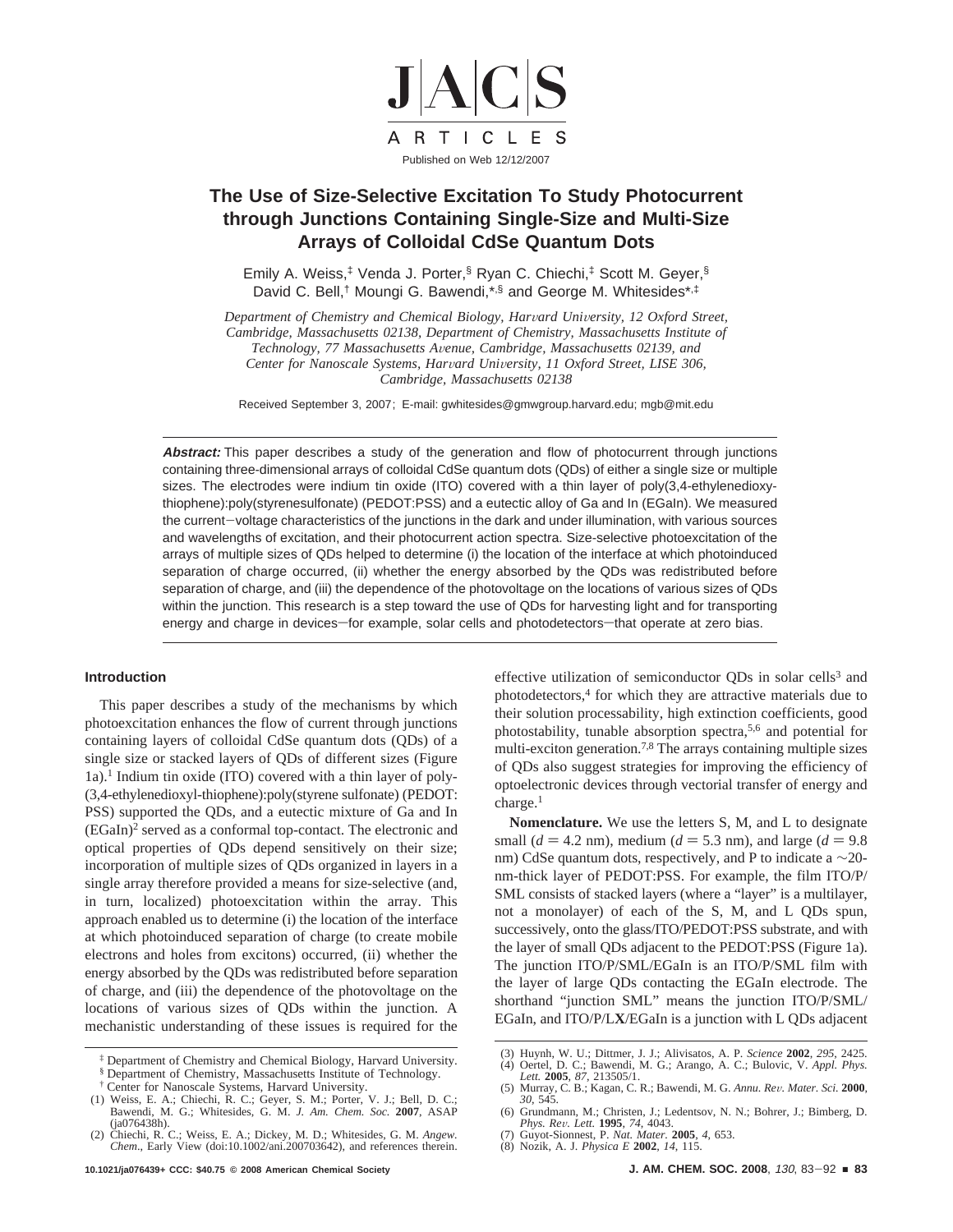

**Figure 1.** (a**)** Schematic cross section of the film ITO/PEDOT:PSS/SML. The nomenclature is explained in the text. Each row of QDs represents a multilayer that is ∼25 nm thick. (b**)** Ground-state absorption spectra of butylamine-treated films of S ( $d = 4.2$  nm), M ( $d = 5.3$  nm), and L ( $d =$ 9.8 nm) QDs spun on glass from solutions in CHCl<sub>3</sub> (with concentrations  $1 \times 10^{-5}$  M (L),  $6.5 \times 10^{-5}$  M (M), and  $1 \times 10^{-4}$  M (S)). The symbol  $\lambda_i$ indicates the wavelength of the maximum of the band-edge absorption. This maximum is at lower energy in the spectra of the films than in the spectra of the solutions (Figure S1) due to electronic interactions among the QDs in the film. (c) Top: TEM micrograph of a cross section of the SML QD film spun onto, and subsequently embedded in, epoxy (on a lacey carbon grid). The Supporting Information (Figure S3) contains the procedure for making the TEM sample. The white dotted lines indicate the boundaries between layers of QDs of different size. Bottom: High-resolution TEM image (of the boxed region in the top image) showing the crystal lattice of individual QDs.

to the PEDOT:PSS layer and an unspecified combination of QDs  $(X)$  in the rest of the array. The notation EQE(LLL)<sub>660</sub> means the external quantum efficiency (defined later) of the junction LLL when it is illuminated with light that has a wavelength of 660 nm. The symbol *V* is the bias applied to the junction—that is, the difference in voltage between the ITO and the EGaIn electrodes. When *V* is positive, EGaIn is biased positively with respect to ITO; when *V* is negative, EGaIn is biased negatively with respect to ITO.

#### **Experimental Design**

**Materials.** Arrays of CdSe QDs are popular model systems for studying the effect of size on optical and electronic properties, and for exploring the potential of quantum-confined semiconductors as materials for inorganic<sup>8,9</sup> and inorganic-organic hybrid<sup>10</sup> solar cells. Many  $groups<sup>11-18</sup>$  now routinely synthesize macroscopic quantities of mono-

- (9) Klimov, V. I. *Appl. Phys. Lett.* **2006**, *89*, 123118/1.
- (10) Gur, I.; Fromer, N. A.; Alivisatos, A. P. *J. Phys. Chem. B* **2006**, *110*, 25543. (11) Murray, C. B.; Norris, D. J.; Bawendi, M. G. *J. Am. Chem. Soc.* **1993**,
- *115*, 8706.
- (12) Snee, P. T.; Chan, Y.; Nocera, D. G.; Bawendi, M. G. *Ad*V*. Mater.* **<sup>2005</sup>**, *17*, 1131. (13) Boatman, E.; Lisensky, G. C.; Nordell, K. J. *J. Chem. Educ.* **2005**, *82*,
- 1697. (14) Li, J. J.; Wang, Y. A.; Guo, W.; Keay, J. C.; Mishima, T. D.; Johnson, M.
- B.; Peng, X. *J. Am. Chem. Soc.* **2003**, *125*, 12567. (15) Peng, X.; Wickham, J.; Alivisatos, A. P. *J. Am. Chem. Soc.* **<sup>1998</sup>**, *<sup>120</sup>*, 5343.
- (16) Shim, M.; Wang, C.; Guyot-Sionnest, P. *J. Phys. Chem.* **2001**, *105*, 2369.

disperse ( $\sigma$  < 4% rms) CdSe QDs at temperatures less than 400 °C using wet-chemical procedures. The QDs have diameters ranging from 12 to 150 Å (the bulk exciton radius of CdSe is ∼50 Å19), good electronic passivation, and uniform shape.11,20,21 Cadmium selenide QDs have a finely tuned profile of absorption vs size with good coverage of the visible spectrum: for  $d = 12{\text -}150$  Å, absorption at the bandedge ranges from 2.9 eV ( $\sim$ 425 nm) to 1.75 eV ( $\sim$ 710 nm).<sup>5,11,22-26</sup> The excitation transfer<sup>5,22,26,27</sup> and photoconductivity<sup>28-30</sup> within 3D colloidal glasses and crystals of CdSe QDs is well characterized. Decreased interdot spacing and improved passivation of surface trap sites $31$ —through, for example, the treatment with butylamine that we employ here—increases the magnitude of photocurrent by up to a factor of  $10^3$  from that of untreated films of CdSe QDs.<sup>32,33</sup> Furthermore, since the energies of their HOMOs and LUMOs are lower than those of many hole-transporting, light-absorbing conjugated polymers, the QDs can either accept electrons or donate holes to these polymers; this energetic alignment makes the combination of CdSe QDs and conducting organic polymers an attractive choice for electro-optic devices that are composites of multiple materials.34,35

Studies of junctions incorporating ITO are relevant to the development of a wide range of devices: ITO is the most commonly used transparent conducting oxide for electrodes for organic and dyesensitized photovoltaics, light-emitting diodes, electrochromics, electroluminescent devices, displays, and heat-reflective coatings.36 Indium tin oxide is often coupled with the polymeric hole-conductor PEDOT: PSS, which, conveniently, may be spin-coated from commercially available aqueous suspensions. This polymer is effectively transparent throughout the long-wavelength UV and visible regions of the spectrum and provides a smooth, conformal contact between the active material (here, QDs) and the rough, hydrophilic surface of ITO; this contact improves the kinetics of collection of charge.<sup>37,38</sup>

Using the procedures we describe here and the conformal EGaIn electrode, we were able to produce large numbers of junctions in nearly

- (17) Talapin, D. V.; Schevchenko, E. V.; Kornowski, A.; Gaponik, N.; Haase, M.<br>M.; Rogach, A. L.; Weller, H. *Adv. Mater.* 2001, *13*, 1868.<br>(18) Munro. A. M.: Plante. I. J.-L.: Ng. M. S.: Ginger. D. S. *J. Phys. Chem. C.*
- (18) Munro, A. M.; Plante, I. J.-L.; Ng, M. S.; Ginger, D. S. *J. Phys. Chem. C* **2007**, *111*, 6220.
- (19) Kittel, C. *Introduction to Solid State Physics*, 7th ed.; John Wiley and Sons: New York, 1996
- (20) Bowen Katari, J. E.; Colvin, V. L.; Alivisatos, A. P. *J. Phys. Chem.* **1994**, *98*, 4109.
- (21) Peng, Z. A.; Peng, X. *J. Am. Chem. Soc.* **2001**, *123*, 183.
- (22) Kagan, C. R. Basic Physics of Semiconductor Quantum Dots; Proceedings of the NSF-Conicet Quilmes Nanoscience Workshop 2003, Quilmes, Provincia de Tucuman, Argentina.
- (23) Norris, D. J.; Bawendi, M. G.; Brus, L. E. Optical Properties of Semiconductor Nanocrystals. In *Molecular Electronics*; Jortner, J., Ratner,
- M. A., Eds.; Blackwell Science Ltd.: Malden, MA, 1997; p 281.<br>(24) Greenham, N. C.; Peng, X.; Alivisatos, A. P. *Phys. Rev. B* 1996, 54, 17628.<br>(25) Landsberg. P. T.: Nussbaumer. H.: Willeke. G. *J. Appl. Phys.* 1993. 74.
- (25) Landsberg, P. T.; Nussbaumer, H.; Willeke, G. *J. Appl. Phys.* **1993**, *74*, 1451.
- (26) Kagan, C. R.; Murray, C. B.; Bawendi, M. G. *Phys. Re*V*. B* **<sup>1996</sup>**, *<sup>54</sup>*, 8633. (27) Kagan, C. R.; Murray, C. B.; Nirmal, M.; Bawendi, M. G. *Phys. Re*V*. Lett.* **1996**, *76*, 1517.
- (28) Leatherdale, C. A.; Kagan, C. R.; Morgan, N. Y.; Empedocles, S. A.;
- 
- Kastner, M. A.; Bawendi, M. G. Phys. Rev. B 2000, 62, 2669.<br>(29) Ginger, D. S.; Greenham, N. C. J. Appl. Phys. 2000, 87, 1361.<br>(30) Morgan, N. Y.; Leatherdale, C. A.; Drndic, M.; Jarosz, M. V.; Kastner, M. A.; Bawendi, M. (31) Yen, B. K. H.; Stott, N. E.; Jensen, K. F.; Bawendi, M. G. *Ad*V*. Mater.*
- **2003**, *15*, 1858.
- (32) Jarosz, M. V.; Porter, V. J.; Fisher, B. R.; Kastner, M. A.; Bawendi, M. G. *Phys. Re*V*. B* **<sup>2004</sup>**, *<sup>70</sup>*, 195327/1.
- (33) Porter, V. J.; Mentzel, T.; Charpentier, S.; Kastner, M. A.; Bawendi, M. G. Phys. Rev. B 2006, 73, 155303/1. G. *Phys. Rev. B* **2006**, 73, 155303/1.<br>(34) The electron affinity (EA) of CdSe is 4.87 eV in bulk and, within the
- effective mass approximation, is  $\sim$ 4.4 eV for an QD with *d* = 3.5 nm, so it acts as an electron acceptor to the excited states of both poly[2-methoxy-5-(2′-ethylhexyloxy)-1,4-phenylene vinylene] (MEH-PPV), and poly(3 hexylthiophene) (P3HT), which are commonly used as hole-conducting layers in heterojunction PV cells.
- (35) Qi, D.; Fischbein, M.; Drndic, M.; Selmic, S. *Appl. Phys. Lett.* **<sup>2005</sup>**, *<sup>86</sup>*, 093103.
- Cui, J.; Wang, A.; Edleman, N. L.; Ni, J.; Lee, P.; Armstrong, N. R.; Marks, T. J. Adv. Mater. 2001, 13, 1476.
- T. J. Adv. Mater. 2001, 13, 1476.<br>(37) Kushto, G. P.; Kim, W.; Kafafi, Z. H. Appl. Phys. Lett. 2005, 86, 093502.<br>(38) Ouyang, J.; Chu, C.-W.; Chen, F.-C.; Xu, Q.; Yang, Y. Adv. Funct. Mater.<br>2005, 15, 203.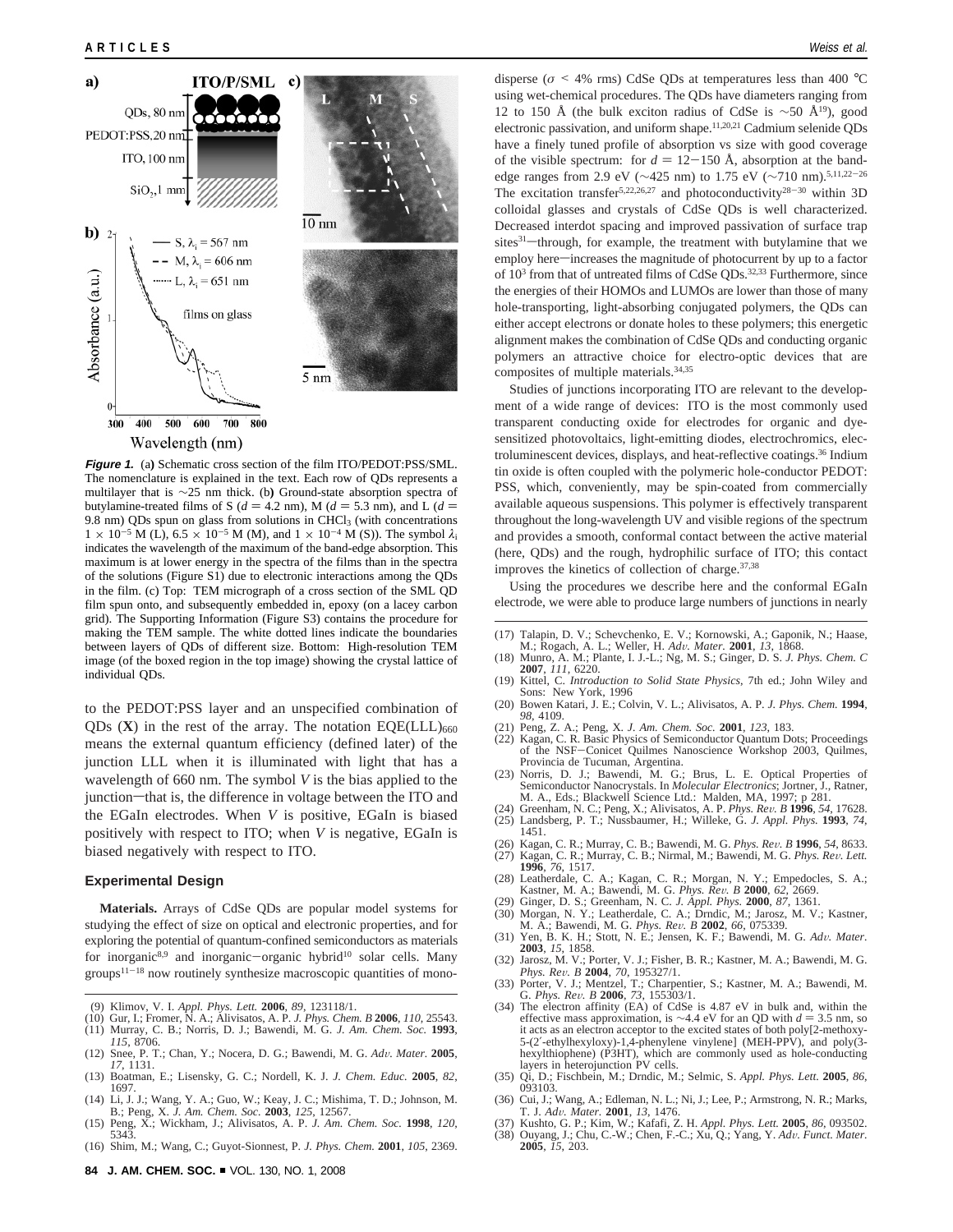100% yield-where yield is the fraction of junctions that did not short as a result of contact between the ITO or the PEDOT:PSS and the EGaIn through defects in the film of QDs.<sup>1,2</sup> The non-Newtonian properties of EGaIn-that is, its tendency to flow like a liquid under shear stress but hold its shape once this stress falls below a characteristic threshold value  $(\sim 100 \text{ Pa})$  allow it (following procedures described elsewhere2 ) to form small (micrometers to hundreds of micrometers in diameter) conformal contacts. Unlike the evaporation of a top-contact of a solid metal (typically gold), the fabrication of solid-EGaIn junctions does not damage the organic ligands on the QDs or form persistent metal filaments that may short the junction or cause artificially high currents. Eutectic Ga/In is particularly suited as an electrode for use with CdSe QDs because its Fermi level  $(E_F)$  (which we assume to be some value between that of In,  $E_F(\text{In}) = -4.1 \text{ eV}$ , and that of Ga,  $E_F$ (Ga) = -4.2 eV)<sup>39</sup> is close to the energies of their LUMOs. Eutectic Ga/In can therefore easily exchange electrons with the QDs, unlike Au ( $E_F \approx -5.3$  eV), which makes a so-called "blocking contact" <sup>29,32,33</sup> with many types of semiconductor QDs.

**Arrays of QDs of Multiple Sizes.** A study of photoinduced charge transport through a series of junctions, each containing an array of a single size of QDs, yields, in principle, the dependence of the electrical characteristics of the junctions on the size of the QDs. The incorporation of arrays of multiple sizes of QDs into the junction allows us to separate the observed dependence of current density (*J*) on the bias (*V*) applied to the junction and on photoexcitation of the QDs into contributions from transport across the interfaces between QDs and the electrodes and transport through the array: When multiple sizes of QDs with distinct band-edge absorptions are present within a single junction, we can achieve spatial selectivity of photoexcitation—that is, we can choose to excite only the QDs near the PEDOT:PSS, only the QDs near the EGaIn, or the entire array. This strategy makes it possible to determine the relationship between the location of a QD within the junction and its contribution to the observed photocurrent. Furthermore, once the interface for separation of charge is identified, an architecture for the junction based on multiple sizes of QDs has the potential to allow funneling of absorbed light to that interface through an energy-transfer process that is energetically "downhill"; this type of "cascaded energytransfer structure" has been realized in arrays of CdTe nanocrystals by Franzl et al.<sup>40</sup>

## **Results and Discussion**

**Preparation of Films of QDs on ITO/PEDOT:PSS.** The solution-phase synthesis of CdSe QDs has been published previously;<sup>12</sup> we give details in the Supporting Information. We used this synthesis to generate three sizes of nanocrystals, whose band-edge absorptions have maxima at  $\lambda_i = 560$  nm (small QDs, S), 604 nm (medium QDs, M), and 650 nm (large QDs, L), as characterized by ground-state absorption in solution in hexanes (Figure S1). We used trioctylphosphine oxide (TOPO) as an organic capping layer for all of the QDs in suspension. Following previous methods for making films containing closepacked QDs,11,22,28,32,33,41 we precipitated the QDs from a suspension in methanol three times.

The films of QDs were vertical stacks of layers of CdSe QDs of a given diameter (Figure 1). We studied five different types of films of QDs: ITO/P/ $X$ ,  $X = LLL$ , MMM, SSS, SML, or LMS. We began by spin-coating PEDOT:PSS (Baytron-P) from a 2:1 dilution of the commercially available aqueous suspension (Bayer, conductive grade) in deionized water at 5000 rpm for

1 min onto ITO (on float glass, Delta Technologies,  $R = 8-12$ Ω/square) that had been cleaned with ethanol and dried in a stream of  $N_2$ . The PEDOT:PSS film was annealed in a vacuum oven at 120 °C for 30 min. Atomic force microscopy (AFM, Figure S2a) showed that the root-mean-square (rms) roughness of bare ITO was 5.6 nm, and the rms roughness of ITO-P (for a 20 nm-thick layer of PEDOT:PSS) was 4.1 nm, both over an area of  $25 \mu m^2$ . We then spin-coated the QDs, one layer at a time, at 5000 rpm for 1 min from solutions of  $CHCl<sub>3</sub>$  in the following concentrations:  $1 \times 10^{-5}$  M (L),  $6.5 \times 10^{-5}$  M (M), and  $1 \times 10^{-4}$  M (S) (determined by measuring the absorbance, at 350 nm, of a set of films spun with different concentrations of solution and constructing a calibration curve). This combination of concentrations and spinning conditions yielded layers that were <sup>∼</sup>26-29 nm each (Figure S2b), as measured by AFM. After the deposition of each sheet, we soaked the film in a 0.1 M solution of butylamine in acetonitrile to replace the TOPO with butylamine as ligands for the  $QDs$ .<sup>32</sup> We then annealed the film at 70 °C for 1 h to drive off any excess (unbonded) organic material and to reorganize the butylamine ligands into their closest-packed, intercalated configuration (∼0.2-nm separation between the QDs, as determined by glancing angle X-ray scattering).<sup>32</sup> Figure 1b shows ground-state absorbance spectra of the butylamine-treated films, in which  $\lambda_i$  (the wavelength of the peak of the band-edge absorption) is slightly higher than its value in solution (Figure S1) for each of the sizes of QDs. The bathochromic shift of the peaks in the absorption spectra reflects an increase in the degree of delocalization of the excitonic wavefunction on going from solution to solid-state array.

Figure 1c shows a high-resolution transmission electron microscopy (HRTEM) image of a cross section of the film with three layers, each with a different size of QDs, that was spun onto a slab of thermally cured epoxy (Araldite 502, Electron Microscopy Sciences), sectioned using an ultramicrotome, and imaged on a lacey carbon grid (for details, see another publication<sup>1</sup> and the Supporting Information). The image clearly shows three distinct layers of QDs of different sizes. The layer of small QDs is thinner than 25 nm, probably because the QDs did not wet the epoxy as well as they wet the PEDOT:PSS or the ITO, and the spinning conditions were not adjusted accordingly. We also note that the L QDs appear to be  $\sim$ 7.5 nm in diameter rather than the 9.8 nm obtained from solutionphase absorption measurements. There are several sources of error in estimating the diameter of the QDs from this particular TEM image that would possibly combine to account for this discrepancy: (i) The QDs that we imaged most clearly were those at the edge of the sample (where the cross section was thinnest), but any portion of those QDs that was embedded in the epoxy medium (which includes the QDs near the edge of the sample) are effectively invisible using this technique, so the QDs appear smaller than they actually are. (ii) There is some distortion of the image due to the fact that we probed a multilayer cross section, not a monolayer (as is usually used to estimate the size of QDs). (iii) There is a  $1-3%$  error expected in the size of the scale bar.

**Formation of the ITO/P/QD/EGaIn Junctions.** In order to record current-voltage  $(I-V)$  traces while illuminating the sample, we constructed an electrode in which EGaIn (99.99+%, used as-received) filled the hole in a donut-shaped disk made

<sup>(39)</sup> Sze, S. M. Physics of Semiconductor Devices, 2nd ed.; John Wiley and Sons: New York, 1981.

<sup>(40)</sup> Franzl, T.; Klar, T. A.; Schietinger, S.; Rogach, A. L.; Feldmann, J. *Nano Lett.* **2004**, *4*, 1599. (41) Murray, C. B.; Kagan, C. R.; Bawendi, M. G. *Science* **1995**, *270*, 1335.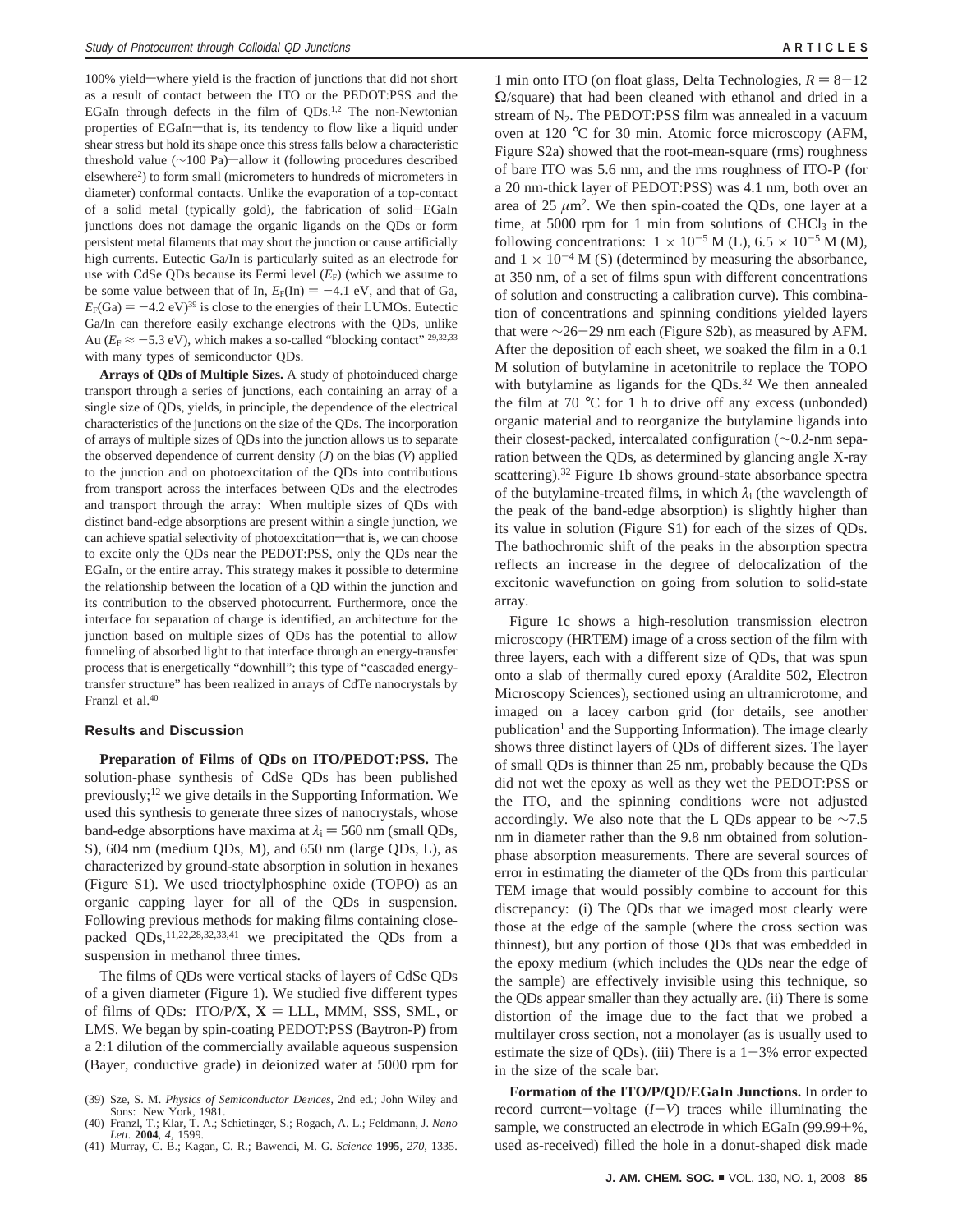

**Figure 2.** (a**)** Schematic diagram of the EGaIn junction used for photocurrent experiments: a pin that connects to ground contacts the bare ITO portion of the sample, and the drop of EGaIn that protrudes from the PDMS mold embeds a Pt wire that connects to the electrometer. This drop also contacts the QD film. During the experiment, the sample is suspended by a sample holder perpendicular to the excitation beam. When the excitation source is the Fluorolog or the Ar laser, a lens focuses the beam down to the area of the sample that contacts the EGaIn (diameter  $= 1$  mm, area  $=$ 0.008 cm2). When the excitation source is an LED, the sample is at a distance of 4 cm from the LED, which emits light with a diffusivity characteristic of the LED (see Supporting Information). (b**)** Photograph of a PDMS mold filled with EGaIn on a glass slide. The EGaIn/PDMS electrode remains adhered to the glass slide (or to a sample) by conformal contact, even when the slide is tilted by 90°. The Supporting Information contains the procedure for making these electrodes.

of cured poly(dimethylsiloxane) (PDMS, Sylgard 184 Silicone) (Figure 2a; see Supporting Information for the procedure for constructing these electrodes). The PDMS and EGaIn portions of this electrode adhered conformally to the layer of QDs on the ITO/PEDOT:PSS substrate such that the entire junction could be mounted with the ITO side of the sample facing the excitation source (Figure 2a,b). The size of the circular junction (diameter  $= 1$  mm, area  $= 0.008$  cm<sup>2</sup>) was constant from sample to sample and equaled the size of the hole (cut into the PDMS disk using a biopsy knife). A Pt wire (which was clipped to a cable that went to the electrometer) contacted the EGaIn that protruded from the PDMS, and a pin in the sample holder (connected to ground) contacted a square of exposed ITO on the sample to complete the circuit. Electrons flowed from ITO to EGaIn when the EGaIn was biased positively with respect to the ITO  $(V > 0)$ , and from EGaIn to ITO when the EGaIn was biased negatively with respect to the ITO  $(V \le 0)$ .<sup>42</sup>

**Electronic Structure of the Junctions.** Figure 3 shows a simplified electronic-structure diagram of the components of the ITO/P/QD/EGaIn junction; we will use this diagram to discuss the observed electrical characteristics of the junction. The diagram summarizes the energy levels of the highest



**Figure 3.** Energy diagram for the individual components of the ITO/P/ QD/EGaIn junctions: the Fermi level of ITO (before thermal equilibration with EGaIn), the valence and conduction bands of PEDOT:PSS, the HOMOs and LUMOs of the S, M, and L dots (calculated as explained in the text), and the Fermi level of EGaIn (before thermal equilibration with ITO). The gray boxes indicate the uncertainty in the energies of the HOMOs and LUMOs of the QDs (also explained in the text). The arrows indicate the direction that the electrons move when  $V \leq 0$ , where the device turns on, and when  $V > 0$ , where there is only leakage current in the dark but photocurrent under illumination. The symbol "h" in the VB of PEDOT: PSS indicates the presence of uncharged (counterion-stabilized) holes.

occupied molecular orbital (HOMO) and lowest unoccupied molecular orbital (LUMO) for each size of QD, the Fermi levels of  $ITO^{43}$  and  $EGaIn,^{39}$  and the conduction band (CB) and valence band (VB) of PEDOT:PSS *before* thermal equilibration of the junction (which is discussed in the Proposed Mechanism for Generation of Photocurrent section, below).

It has not been determined definitively whether the HOMO and LUMO of a CdSe QD split symmetrically or asymmetrically from the energies of the VB and CB, respectively, of bulk CdSe as the size of the QD decreases and its band gap,  $E_{\rm g}$ , increases. The argument for an asymmetric splitting is that, in CdSe, the effective mass of the electron is significantly smaller than the effective mass of the hole ( $m_e = 0.13m_o$ ,  $m_h = 1.14m_o$ , where  $m<sub>o</sub>$  is the mass of a free electron);<sup>44</sup> according to the effective mass approximation (EMA),<sup>44</sup> most of the increase in band gap (specifically, ∼75% of the increase) from larger QDs to smaller QDs therefore should appear as a shift in their LUMOs. The results of more sophisticated theoretical methods have brought the usefulness of the EMA for predicting the electronic structure of semiconductor QDs into question $45,46$  and have suggested a symmetric splitting of energy levels (or at least more symmetric than that given by the EMA); a symmetric splitting gives  $E_{\text{HOMO}}$ - $(QD) = E_{VB}(bulk CdSe) - (E_g(QD) - E_g(bulk CdSe))/2$ , and  $E_{\text{LUMO}}(\text{QD}) = E_{\text{CB}}(\text{bulk CdSe}) + (E_{\text{g}}(\text{QD}) - E_{\text{g}}(\text{bulk CdSe}))$ 2. The difference between the results obtained from the symmetric splitting and those obtained from the asymmetric splitting is minimal (0.1 eV or less), and the set of qualitative conclusions that we draw in this work would hold true no matter which we chose; nonetheless, for the sake of completeness, the energies of the HOMOs and LUMOs of the QDs in Figure 3 are an average of the energies obtained from these two methods.

<sup>(42)</sup> The direction of flow of electrons is formally opposite that of current, so, at  $V > 0$ , the current flows from EGaIn through the QDs to ITO, and at V  $<$  0, the current flows from ITO through the QDs to EGaIn.

<sup>(43)</sup> Ishii, H.; Sugiyama, K.; Ito, E.; Seki, K. *Ad*V*. Mater.* **<sup>1999</sup>**, *<sup>11</sup>*, 605.

<sup>(44)</sup> Norris, D. J.; Bawendi, M. G. *Phys. Re*V*. B* **<sup>1996</sup>**, *<sup>53</sup>*, 16338. (45) Franceschetti, A.; Zunger, A. *Phys. Re*V*. Lett.* **<sup>1997</sup>**, *<sup>78</sup>*, 915. (46) He, L.; Bester, G.; Zunger, A. *Phys. Re*V*. Lett.* **<sup>2005</sup>**, *<sup>95</sup>*, 246804.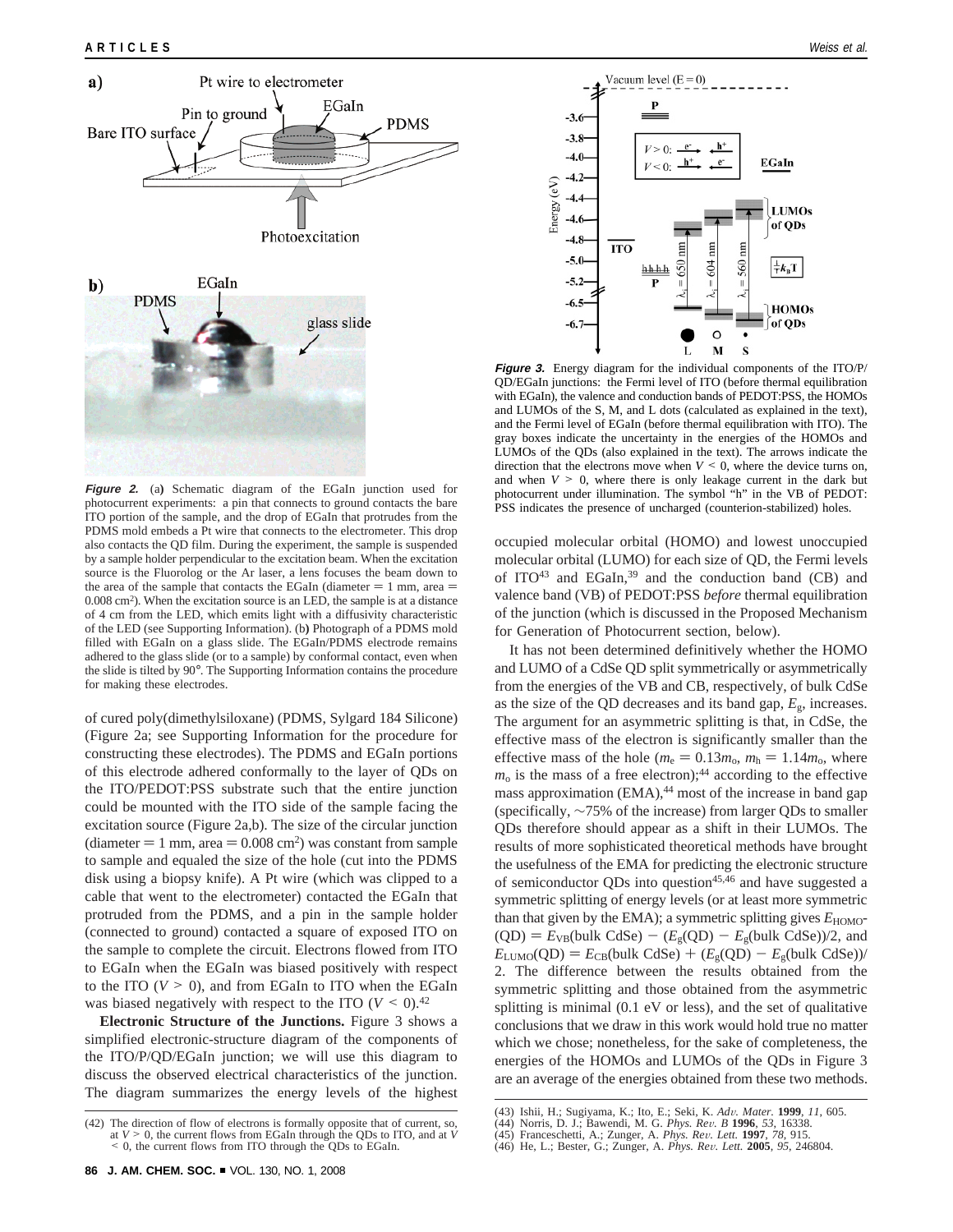The energy calculated assuming an asymmetric splitting dictates the upper bound of the uncertainty in the energy of the HOMO (top of the gray box); the energy calculated assuming a symmetric splitting dictates the lower bound of the uncertainty in the energy of the HOMO (bottom of the gray box). The uncertainty in the energies of the LUMOs of the QDs is the full width at half-maximum of the band-edge absorption peaks that yielded  $E_{g}$ ; this width is larger than the difference between the energies calculated from the two methods.

**Excitation of the QDs Produces Photocurrent through the Junctions.** We have shown elsewhere<sup>1</sup> that, in the dark, the ITO/PEDOT:PSS/QD/EGaIn junctions are diodes: they turn "on" (there is net electron transport from the EGaIn to the ITO) when *V* is negative but pass only a small leakage current (where there is net electron transport from the ITO to the EGaIn) when *V* is positive. Here, we observed that photoexcitation with light that has a frequency resonant with, or of higher energy than, the absorption of the QDs produced photocurrent  $(I_{\text{light}} - I_{\text{dark}})$ in the junction when  $V = 0$  or  $V > 0.47$ 

Figure 4a shows the values of the current (*I*) measured when we scanned *V* from  $0 \rightarrow +1.0$  V  $\rightarrow$  0 (in steps of 0.1 V) for the junction SSS in the dark, and when the sample was illuminated with light at 565 and 660 nm. We allowed the junction to equilibrate at the specified *V* for 1 s before recording the current. Each point in the plot in Figure 4a is the log-mean  $(\langle I \rangle_{\text{log}})$  of 14 values of *I* (where  $\langle I \rangle_{\text{log}} = 10^{\langle \text{log } I \rangle}$ , and  $\langle \text{log } I \rangle$  is the mean value of  $\text{log}(I|I|)$ ) measured over five separate junctions <sup>48</sup> This plot of  $log(|I|)$ ) measured over five separate junctions.<sup>48</sup> This plot is meant to demonstrate the presence of a photo-effect; the error for the magnitude of this effect in all of the junctions is in Figure 4b, which is discussed in the next paragraph. The sources of excitation used to gather the data in Figure 4a were lightemitting diodes (LEDs) that were positioned 4 cm from the glass substrate and that illuminated the sample as shown in Figure 2b (see the Supporting Information for the LED specifications). The trace measured with excitation at 660 nm (which the S QDs did not absorb, see Figure 1b) is effectively indistinguishable from the trace measured in the dark, while the current increased by  $\sim$ 10<sup>3</sup> with excitation at 565 nm (which the S QDs did absorb). This result indicates that, as observed previously,28 current created upon illumination (photocurrent) was not simply a local heating effect, nor was it a result of thermal or photoexcitation of other materials (besides the QDs) within the device.

**External Quantum Efficiencies of the Junctions.** Table 1 and Figure 4b give the external quantum efficiencies (EQEs) for the junctions ITO/P/ $X$ /EgGaIn,  $X = LLL$ , MMM, SSS, LMS, and SML, when excited by LEDs at 565 and 660 nm. External quantum efficiency is defined as the number of electrons that enter the external circuit per photon incident upon the junction (*not* per photon absorbed by the junction) (eq 1). In eq 1,  $x$  is the density of photons incident on the junction  $(9.80 \times 10^{13} \text{ photons s}^{-1} \text{ cm}^{-2} \text{ for } 565 \text{ nm or } 1.30 \times 10^{14} \text{ m}^{-1} \text{ cm}^{-1} \text{ for } 565 \text{ nm or } 1.30 \times 10^{14} \text{ m}^{-1} \text{ cm}^{-1} \text{ for } 565 \text{ nm or } 1.30 \times 10^{14} \text{ m}^{-1} \text{ cm}^{-1} \text{ for } 565 \text{ nm or } 1.30 \times 10^{14} \text{ m}^{-1} \text{ cm}^{-1} \text{ for } 565$ photons s<sup>-1</sup> cm<sup>-2</sup> for 660 nm), and *J*<sub>dark</sub> (*J*<sub>light</sub>) (where  $J = \langle J \rangle$ <sub>log</sub>,



**Figure 4.** (a) Current-voltage  $(I-V)$  plots for the junction ITO/P/SSS/ EGaIn in the dark ( $\blacksquare$ ) and with excitation (using LEDs) at 565 nm ( $\blacktriangle$ ) and 660 nm (O). The traces for the data taken in the dark and under illumination at 660 nm were hysteretic; the arrows show the direction in which we scanned *V*. (b**)** Plots of the external quantum efficiency (EQE, values are also listed in Table 1), defined as electrons that enter the external circuit per incident photon, at  $V = 0$  V for ITO/P/**X**/EGaIn, **X** = LLL, LMS, MMM, SML, and SSS, with excitation (using LEDs) at 565 and 660 nm. The points for each array are offset along the *x*-axis for clarity. The lines connecting data obtained at a common wavelength are to guide the eye. The text contains the equation used to calculate EQE for our system, and the Supporting Information describes the calculation of the error bars.

EQE = 
$$
(J_{\text{light}} - J_{\text{dark}})[(1.6 \times 10^{-19} C)(x)]^{-1}
$$
 (1)

as defined above) is the current density through the junction in the dark (under illumination) at  $V = 0$  V. The values in Table 1 are EQE(%), which is EQE  $\times$  100. In general, the EQE is determined by the amount of light the array of QDs absorbs at the wavelength of excitation, the number of resulting excitons that separate into charge carriers (electrons and holes), and the efficiency of the collection of charge. We determined the density of incident photons by shining the light from the LED on a silicon detector of known photo-responsivity and area (the LED was positioned 4 cm from the detector, as with the QD samples). In order to calculate the number of incident photons, we integrated this density over the area of the EGaIn junction defined by the PDMS mold (diameter  $= 1$  mm, area  $= 0.008$  $\text{cm}^2$ ).

The ranges for each EQE in Table 1, and the error bars in Figure 4b, reflect the error in the EQE propagated from the uncertainty in the photocurrent (using between 14 and 21 measurements for each array at each value of *V*; the Supporting Information contains the complete error analysis). Even with this large error, Table 1 and Figure 4b show that, as expected from inspection of Figure 4a and the absorption spectrum of

<sup>(47)</sup> We also saw up to a 100-fold (but usually less than 10-fold) increase in current upon photoexcitation when the EGaIn was biased negatively with respect to the ITO (i.e., under forward bias), but this enhancement is probably due to (i) creation of charge carriers from quantum-confined photoexcited states in the QD layers and (ii) filling of cationic surface traps on the QDs.

<sup>(48)</sup> We have used the log-mean, rather than the arithmetic mean  $(\langle I \rangle)$ , because the values for log(*I*) fit a normal distribution better than did the values for *I*.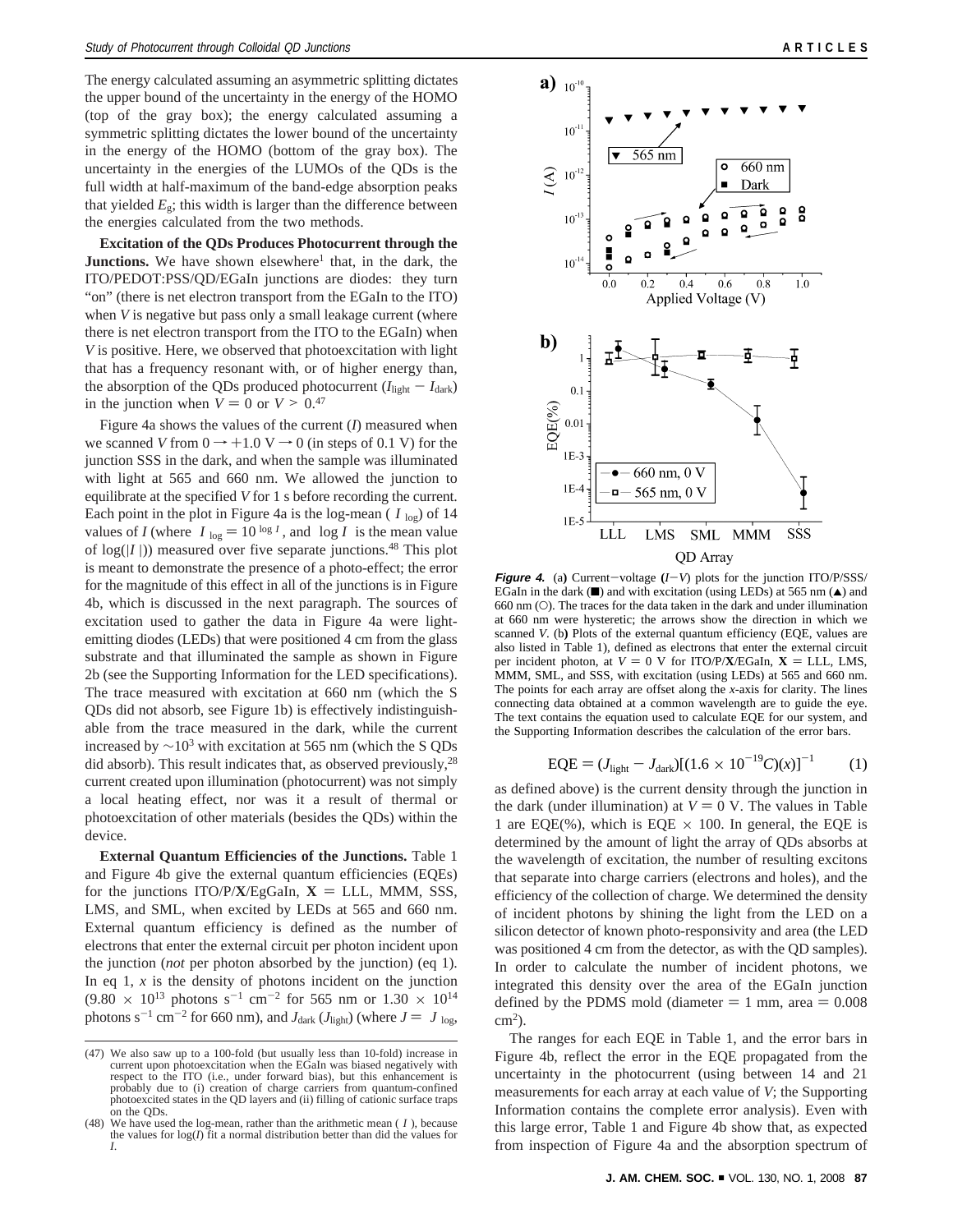**Table 1.** External Quantum Efficiency (EQE) of the Junctions ITP/P/**X**/EGaIn under Illumination (with Excitation from LEDs at 565 and 660 nm) at Selected Volatages

|            | EQE $(\%)^a$       |                                                              |                   |                                                              |
|------------|--------------------|--------------------------------------------------------------|-------------------|--------------------------------------------------------------|
|            | 0 <sup>V</sup>     |                                                              | $+0.5V$           |                                                              |
|            | 565 nm             | 660 nm                                                       | 565 nm            | 660 nm                                                       |
| LLL.       | $0.80, 0.71 - 1.5$ | $3.8, 1.9 - 6.7$                                             | $2.1.1.4 - 3.2$   | $7.9, 3.9 - 14.0$                                            |
| <b>LMS</b> | 1.1, $0.31 - 3.9$  | $0.84, 0.46 - 1.5$                                           | $2.3, 0.87 - 6.1$ | 1.8, $0.59 - 5.5$                                            |
| MMM        | 1.2, $0.77 - 1.9$  | $0.019, 0.0064 - 0.056$                                      | 1.5, $0.99 - 2.3$ | $0.21, 0.081 - 0.54$                                         |
| SML        | 1.3. $1.0-1.7$     | $0.27, 0.19 - 0.39$                                          | 1.7. $1.3 - 2.2$  | $0.49, 0.39 - 0.61$                                          |
| <b>SSS</b> | 1.0, $0.52 - 1.9$  | $8.5\times10^{-5}$ , $2.6\times10^{-5}$ - $2.8\times10^{-4}$ | 1.6, $0.70 - 3.6$ | $5.8\times10^{-5}$ , $2.5\times10^{-5}$ - $1.4\times10^{-4}$ |

*<sup>a</sup>* The EQE (%) is presented as an average (in bold) and a range (see the Supporting Information for error analysis). Equation 1 (in the text) defines EQE.

the S QDs (Figure 1b),  $EQE(SSS)_{660}$  is effectively zero. Furthermore, EQE(MMM) $_{660}$  is approximately a factor of  $10<sup>2</sup>$ smaller than EQE(MMM)<sub>565</sub> at  $V = 0$ , and approximately a factor of 10 smaller than EQE(MMM) $_{565}$  at  $V = 0.5$  V. We did not expect that  $EQE(MMM)_{660}$  would be as small as  $EQE (SSS)_{660}$ , because the "660-nm" LED still emits at half its maximum intensity at 640 nm (see Supporting Information), so the emission spectrum of the LED and the absorption spectrum of the M QDs in the film (Figure 1b) do overlap. These results re-emphasize that the photocurrent originates from excitations of the QDs, since electrons are not produced from photons that have energies below that of the optical band gap (*E*g) of the QDs.

**Size-Selective Photoexcitation of the QDs Shows That Photocurrent Originates from Separation of Charge at the Interface between the QDs and PEDOT:PSS.** We observe that  $EQE(SML)_{565}$  is approximately a factor of 5 larger than EQE(SML)<sub>660</sub> at  $V = 0$ , and more than a factor of 3 larger than EQE(SML)<sub>660</sub> at *V* = 0.5 V; EQE(LMS)<sub>565</sub>  $\approx$  EQE(LMS)<sub>660</sub> at  $V = 0$  and 0.5 V (Table 1 and Figure 4b). We can assume that the mobility of charges through the arrays SML and LMS is similar, since they have the same percentage of each size of QD. These arrays also have indistinguishable absorption coefficients at the two wavelengths we used, 565 and 660 nm (Figure S4). The difference in their EQEs must therefore come from a difference in their yields of charge carriers from excitons (their "charge separation efficiency") due to the fact that excitation at 660 nm in these two junctions is "size selective" (i.e., localized): In SML, the excitons created by 660-nm photons are in the L QDs (and somewhat in the M QDs) and are trapped away from the interface with PEDOT:PSS because they have an energy less than  $E_g$  of the S QDs.<sup>5</sup> In LMS, the excitons created by 660-nm photons are also trapped in the L QDs, but they are trapped at or near the interface with PEDOT:PSS. Selective excitation of the L QDs thereby reveals that it is only the excitons created at the interface with PEDOT:PSS (or that travel to this interface via energy transfer<sup>27</sup>)—and not those trapped at the interface with EGaIn or in the bulk of the QD array-that contribute to the photocurrent. The event that creates electrons and holes from the excitons therefore occurs at the interface between the QDs and PEDOT:PSS.

To confirm this observation, we recorded the *<sup>I</sup>*-*<sup>V</sup>* curves for the junctions LMS and SML in the dark, and when photoexcited at 647 nm, with a continuous-wave (CW) Ar-ion laser, which has a narrower bandwidth (a small fraction of a nm) and a higher power (intensity of 10 mW/cm<sup>2</sup>) than the 660-nm LED (intensity of 0.04 mW/cm2). We plotted the ratio of current under illumination to dark current  $(I_{\text{light}}/I_{\text{dark}})$  in Figure 5. It is clear

that the enhancement of current upon illumination is far greater for LMS ( $I_{\text{light}}/I_{\text{dark}} \approx 2300$  at  $V = 0$ ), where the excitons are trapped at the interface with PEDOT:PSS, than for SML (*I*light/  $I_{\text{dark}} \approx 73$  at  $V = 0$ ), where the excitons are trapped away from the interface. As expected, the ratio  $I_{\text{light}}/I_{\text{dark}}$  for LMS drops off precipitously for *V* more negative than  $V_{OC}$  (at which point, the current begins to flow in the opposite direction: from EGaIn to ITO). The ratio  $I_{\text{light}}/I_{\text{dark}}$  for LMS also decays as *V* is increased from 0 in the positive direction. This result indicates that  $I_{\text{dark}}$  has a much steeper dependence on the applied electric field than the photocurrent ( $I_{\text{PC}}$ ), since  $I_{\text{light}}/I_{\text{dark}} = (I_{\text{PC}} + I_{\text{dark}})$ / *I*dark, and an increase in *I*dark (with increasing *V*) without a concomitant increase in  $I_{\text{PC}}$  would decrease the ratio  $I_{\text{light}}/I_{\text{dark}}$ . We will show later that the values of *V* we apply are probably not large enough to ionize excitons in the QDs (away from the interface with PEDOT:PSS); rather, the applied electric field either (i) increases the yield of separation of charge at the interface with PEDOT:PSS, (ii) increases the rate of electron transport through the array (from PEDOT:PSS to EGaIn), or (iii) increases the rate of electron transfer from the QDs to EGaIn. Further study is needed to clarify the dependence of photocurrent on the applied electric field.

**Photocurrent Action Spectra.** The photocurrent action (PCA) spectrum is a final test of our hypothesis that, at  $V = 0$ , it is only excitons that can reach the interface between the QDs and PEDOT:PSS that contribute to the photocurrent. The PCA spectrum-a plot of photocurrent as a function of wavelength of excitation-reveals which excited states produce charge carriers in junctions that contain multiple chromophores with different absorption spectra. The peaks in the PCA spectrum should match the absorbance features of those QDs whose excitons either separated into charge carriers that contributed to the observed photocurrent or traveled to other QDs, where they separated into charge carriers. We recorded PCA spectra of the junctions LLL, LMS, and SML. Figure 6 shows the absorption spectra of the S, M, and L QDs (left *y*-axis) and the PCA spectra (right *y*-axis). The PCA spectra show the normalized photocurrent ( $I_{\text{light}} - I_{\text{dark}}$ ) at  $V = 0$  as a function of excitation wavelength. Our tunable excitation source for this experiment was a SPEX Fluoromax-3 spectrophotometer with a 450-W Hg-Xe arc lamp in combination with a monochromator (intensity  $= 38 \mu W/cm^2$ ).

As expected, the PCA spectrum for LLL closely matched the absorbance spectrum of the L QDs. The PCA spectrum for LMS matched the combined absorbance spectra of its component QDs. (We will discuss this result below, in the context of energy transfer.) The key piece of evidence is the PCA spectrum of SML. This PCA spectrum only mirrors the absorbance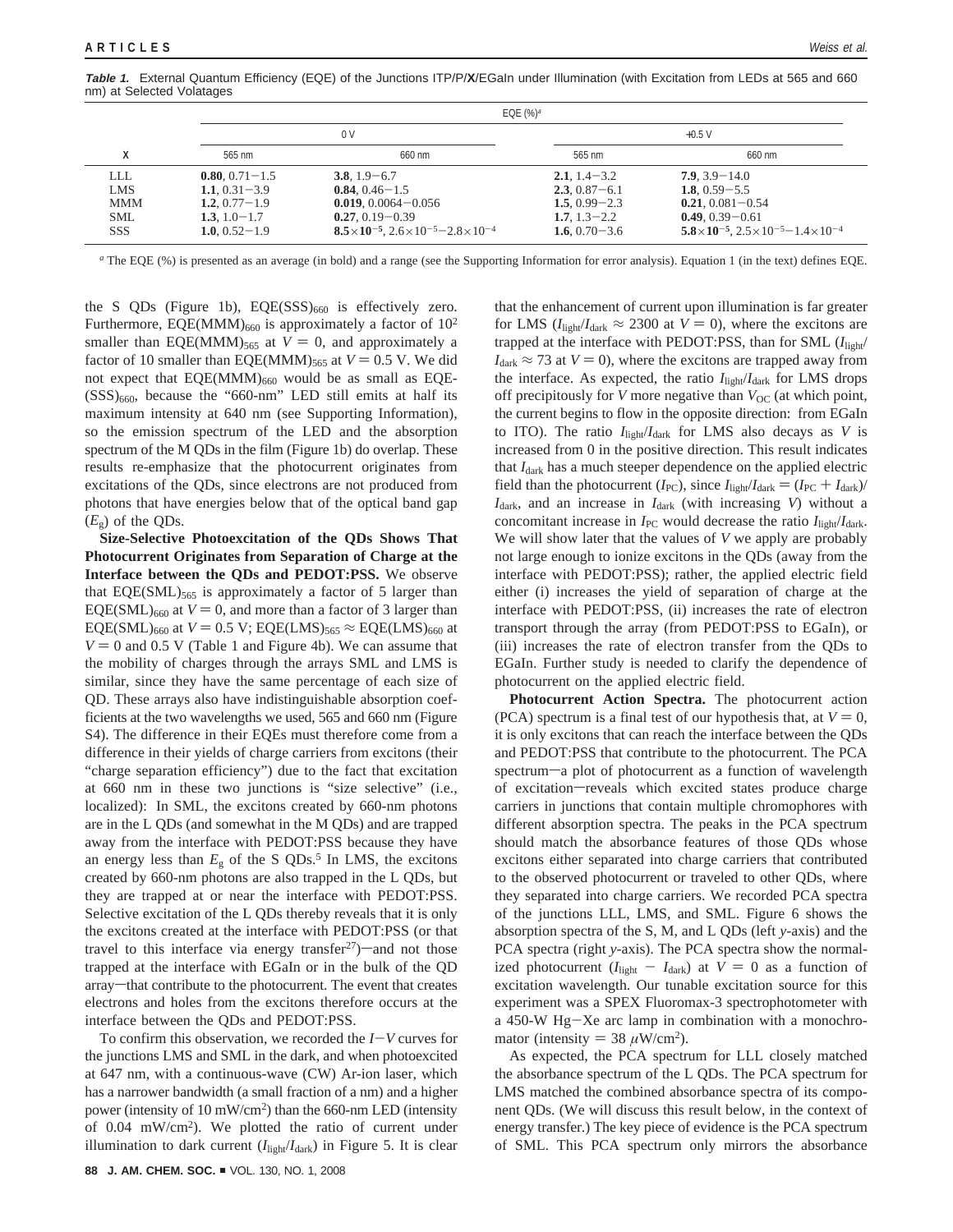

**Figure 5.** Ratio of current under illumination ( $I_{\text{light}}$ ) to dark current ( $I_{\text{dark}}$ ) as a function of voltage for the junctions ITO/PEDOT:PSS/**X**/EGaIn,  $X =$ SML and LMS. The excitation source was the 647 nm line of an Ar-ion laser (intensity  $= 10$  mW/cm<sup>2</sup>).



**Figure 6.** Photocurrent action (PCA) spectra (normalized photocurrent as a function of excitation wavelength, solid lines, right axes) for the junctions ITO/PEDOT:PSS/ $X$ / EGaIn,  $X = LLL$  (a), LMS (b), and SML (c). The tunable excitation source for these spectra was a  $450$  W Hg-Xe arc lamp in combination with a monochromator (intensity  $= 38 \mu W/cm^2$ ). Also shown with each PCA spectrum are the ground-state absorbance spectra for films of the S, M, and L QDs on glass (dashed lines, left axes).

features of the S QDs, which are the QDs at the interface with PEDOT:PSS. In this junction, excited states in the L and M QDs (created at excitation energies lower than *E*<sup>g</sup> for the S QDs) cannot migrate to the S QDs at the interface. This spectrum therefore shows that it is *only* excited states at the interface between the QDs and PEDOT:PSS that contribute to the photocurrent.

**Proposed Mechanism for Generation of Photocurrent.** In light of the evidence in the preceding section, we propose a mechanism for the generation of photocurrent (Figure 7): Upon formation of the junction (at  $V = 0$ ), thermal equilibration of

the population of electrons in the ITO and the EGaIn (which have a difference in work function of  $\sim$ 0.7 eV) occurs—that is, electrons move from the EGaIn to the ITO via the external circuit until the Fermi levels of the two electrodes are at equal energies. This equilibration results in negative charging of the surface of ITO (which increases its effective Fermi level by 0.35 eV) and positive charging of the surface of EGaIn (which decreases its effective Fermi level by 0.35 eV) (see Figure S5 for equilibrated energy level diagrams). An electric field, *E*, therefore exists across the junction at zero applied bias. If we assume that this field drops entirely across the layers of QDs (and not at all across the "metallic" layer of  $PEDOT:PSS<sup>49</sup>$ ), then the field  $(E = V/L)$ , where  $L = 80$  nm) present across the array is  $8.8 \times 10^4$  V/cm.

When photoexcitation of the QDs creates an electron-hole pair in a QD near the interface with PEDOT:PSS, PEDOT:PSS accepts a hole from (donates an electron to) the singly occupied HOMO of the photoexcited QD. The QD adjacent to the PEDOT:PSS is now negatively charged. The electric field (due to the difference in work functions between the electrodes) pushes the electron in what is now the singly occupied HOMO of the QD anion toward the EGaIn electrode via the LUMOs of neutral QDs (whose excited states have decayed or moved to other QDs), and eventually across the interface between the QDs and EGaIn. This process results in net *electron transport* from ITO to EGaIn and yields a positive  $(I > 0)$  photocurrent.<sup>50</sup> In this mechanism, the current originates from photoexcited electrons and holes in the layers of QDs near the interface with PEDOT:PSS.

Why do electrons separate only at the interface with PEDOT: PSS, and not (i) at the interface between the QDs and EGaIn or (ii) in the layers of QDs? A model developed to fit the magnitude of photocurrent as a function of applied field in junctions containing arrays of CdSe QDs (with diameters of  $\sim$ 3-6 nm) yielded an energy of  $\sim$ 150 meV required to split an exciton-that is, to overcome the Coulomb binding energy of the electron-hole pair and the tunneling barrier imposed by the organic capping groups-in order to transfer the electron (or hole) from the QD to a neighboring QD or to a neighboring polymer or electrode.28 The interface between the QDs and PEDOT:PSS is a "type-II heterojunction"-that is, the VB of PEDOT:PSS is positioned (energetically) between the HOMO and LUMO of the QDs, and the CB of PEDOT:PSS is positioned above both the HOMO and LUMO of the ODs.<sup>51</sup> The practical implication of this "staggered" configuration of energy levels is that PEDOT:PSS can accept a hole from the excited state of the QD in an exothermic ( $|\Delta G| \geq 1$  eV) hole transfer (or, if the PEDOT:PSS were excited, a QD could accept an electron from the excited state of PEDOT:PSS in an

<sup>(49)</sup> Menon, R. *Handbook of Conducting Polymers*; Marcel Dekker, Inc.: New York, 1998.

<sup>(50)</sup> Electron transport through the array LMS, which involves electron transfer from L QDs to M QDs and from M QDs to S QDs, is an energetically uphill process (both electron transfers have ∆*G* ≈ 100 meV, ∼2.3 kcal/ mol, ∼4*kT*). If we assume that the electric field across the array at zero bias  $(8.8 \times 10^4 \text{ V/cm})$  drops evenly across the array, then the energy available from this field is  $\leq 10$  meV for both electron transfers, less than is required. This number (8.8  $\times$  10<sup>4</sup> V/cm) does not, however, take into account the additional electric field created as charges continuously separate at the PEDOT:PSS/QD interface to create QD anions at this interface. We believe that it is this build-up of negative charge in the QDs near the PEDOT:PSS that supplements the electric field created by the difference in work functions of the electrodes and pushes the electrons across the QD array and into the EGaIn.

<sup>(51)</sup> Shik, A.; Bakueva, L.; Ruda, H. E. *Phys. Stat. Solidi B* **2005**, *242*, 1183.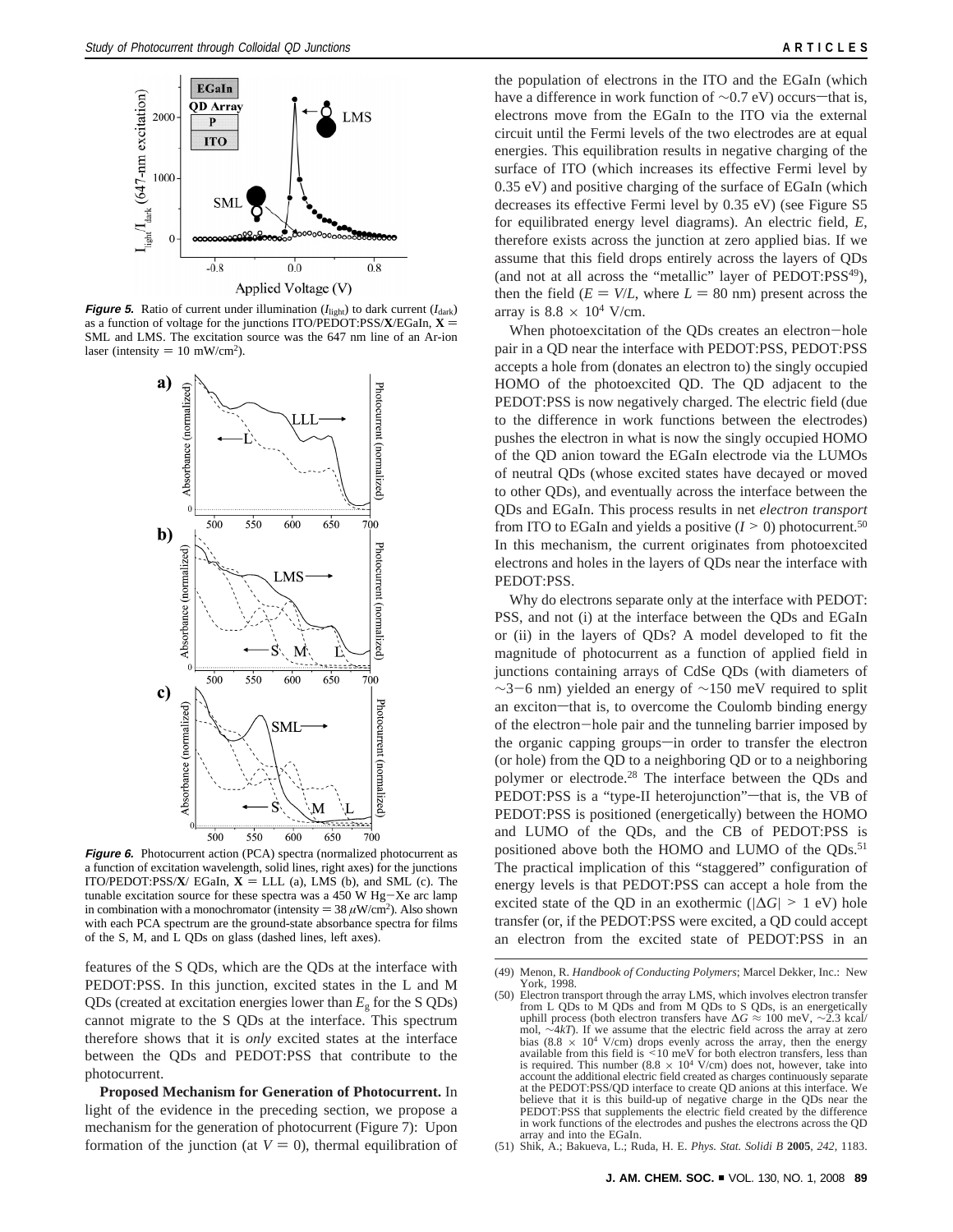

**Figure 7.** Proposed mechanism for the generation of photocurrent in the ITO/P /QD/EGaIn junctions (where the energies of the frontier orbitals of the QDs are drawn as constant throughout the array, for simplicity). (i) Half-filled HOMOs of photoexcited QDs adjacent to PEDOT:PSS donate holes to the VB of PEDOT:PSS. (ii) The electric field resulting from equilibration of EGaIn and ITO electrodes through the external circuit pushes electrons through the LUMOs of the QDs toward the EGaIn, and through the interface between the QDs and EGaIn. (The dotted lines indicate an approximate value of the Fermi energy of EGaIn,  $E_F$ , after this equilibration.) In this diagram, P ≡ PEDOT:PSS,  $h\nu$  ≡ photoexcitation of the QDs, eT ≡ electron transfer, and hT ≡ hole transfer.

exothermic electron transfer). This exothermicity provides enough driving force to split the exciton at the interface between the two materials.

In order for an exciton to split at the interface between EGaIn and the QDs (option (i)), electron transfer must occur from the LUMO of the photoexcited QD to EGaIn. This process has little or no driving force: even after equilibration with ITO, the Fermi level of EGaIn is approximately energetically degenerate with (or slightly higher in energy than) the LUMOs of the QDs. Separation of charge before the exciton recombines (which occurs in  $\sim$ 10 ns<sup>28</sup>) at this interface is therefore improbable.

In order for mobile electrons and holes to be created within the layer of QDs-that is, for option (ii) to occur-the electric field due to the mismatch between the work functions of ITO and EGaIn (at  $V = 0$ ) must be large enough to separate the electron-hole pairs created by photoexcitation of the QDs (i.e., to move an electron from one particle to its nearest neighbor over a distance equal to the center-to-center distance between two QDs in the array).<sup>28</sup> The field available to split an exciton in *our* arrays is the fraction of the total field (8.8  $\times$  10<sup>4</sup> V/cm) that drops over this distance (10 nm for L QDs, 5.5 nm for M QDs, and 4.4 nm for S QDs, including the 0.2-nm separation between QDs). If we assume that the field drops uniformly across the array of QDs, then this fraction is  $1.1 \times 10^4$  V/cm (L QDs),  $6.0 \times 10^3$  V/cm (M QDs), and  $4.8 \times 10^3$  V/cm (S QDs). The energy available to split an exciton in each of these systems (the electric field  $\times$  center-to-center distance) at  $V =$ 0 is then 11 meV (L QDs), 3.3 meV (M QDs), and 2.1 meV (S QDs). These energies are all less than a factor of 10 smaller than the energy necessary to ionize an exciton (150 meV). In fact, exciton ionization would probably not occur even at the highest values of *V* we applied  $(V = 2.0 \text{ V})$ ; the energies available at this bias are smaller than 150 meV by at least a factor of 5 (for all of the sizes of QDs).

It is possible that electrons and holes separate at the interfaces between the S QDs and the M QDs, and between the M QDs and the L QDs, where the offset in the energy of the LUMOs ( $\sim$ 100 meV) is on the same order as the energy required to split the exciton (150 meV). This mechanism may, in fact, account for the small photocurrent produced upon excitation at ∼600 nm (the absorbance of the M QDs) in the PCA spectrum of the SML array (Figure 6c). The dramatically larger photocurrent produced when QDs near the interface with PEDOT:PSS are excited (Figures 5 and 6c), however, shows that charge separation at this interface dominates the production of photocurrent over that at interfaces between different sizes of QDs.

**Do Excitons Created away from the Interface between the QDs and PEDOT:PSS Contribute to the Photocurrent via Energy Transfer?** Fluorescence quenching experiments have shown that the rate of resonant energy transfer in CdSe QD arrays is at least  $10^8$  s<sup>-1</sup>, and that QDs will transfer energy to other QDs with larger diameters.<sup>5</sup> Inspection of the PCA spectrum is a straightforward way to determine whether excitons created at a distance from the interface between the QDs and PEDOT:PSS migrate to the interface and charge-separate to contribute to the photocurrent. If we assume that, as we have shown, separation of charge occurs at this interface at 0 V, then the fact that the PCA spectrum (recorded at 0 V) for LMS matched the combined absorbance spectra of its component QDs (Figure 6) means that excitons in all three layers of QDs migrated to the QDs with the lowest-energy excited state (the L QDs) and separated into charge carriers that contributed to the photocurrent.52 This result implies that, within a solar cell or photodetector, even if separation of electrons and holes can only occur at an interface with an electrode or a complementary active material, energy absorbed by QDs away from this interface will not be wasted but rather funneled to this interface to contribute to the photocurrent.

**Open-Circuit Voltage in the Dark and under Illumination (Photovoltage).** The open-circuit voltage,  $V_{OC}$ , is that at which  $I = 0$ —that is, at  $V = V_{OC}$ , there is net zero current flowing through the device. For samples in which the QDs next to the PEDOT:PSS are photoexcited, at *V*<sub>OC</sub>, the rate of transfer of photoexcited electrons from the LUMOs of the QDs to the VB of PEDOT:PSS equals the rate of electron transfer from the VB of PEDOT:PSS to the half-filled HOMOs of the photoexcited QDs. Table 2 gives the values of  $V_{OC}$  for the QD junctions measured in the dark and when excited by LEDs at 565 and 660 nm.<sup>53</sup> We extracted values for  $V_{\text{OC}}$  by scanning *V* from 0  $\rightarrow$  0.5  $\rightarrow$  -1.0  $\rightarrow$  0 V in steps of 0.05 V, connecting the points by straight-line segments, and determining the value of *V* at which the interpolated  $I-V$  plots crossed 0 A.

<sup>(52)</sup> Our values for EQE present conflicting evidence as to whether excitons created away from the interface also contribute to the photocurrent. We believe, however, that using the EQEs-which depend on the rates of numerous processes whose description is beyond the scope of this work—to address the question of energy transfer would be over-interpretation (especially considering that the uncertainties of the EQEs make them indistinguishable from one another in many cases).

<sup>(53)</sup> In the dark, current probably results from the transfer of thermally excited electrons in the PEDOT:PSS to the LUMOs of the QDs, because the bandgap of PEDOT:PSS (*E<sub>g</sub>* = 1.9 eV), so its conduction band is more populated than that of the QDs (*Eg* ).  $= 1.9$  eV), so its conduction band is more populated than the LUMOs of the QDs at room temperature.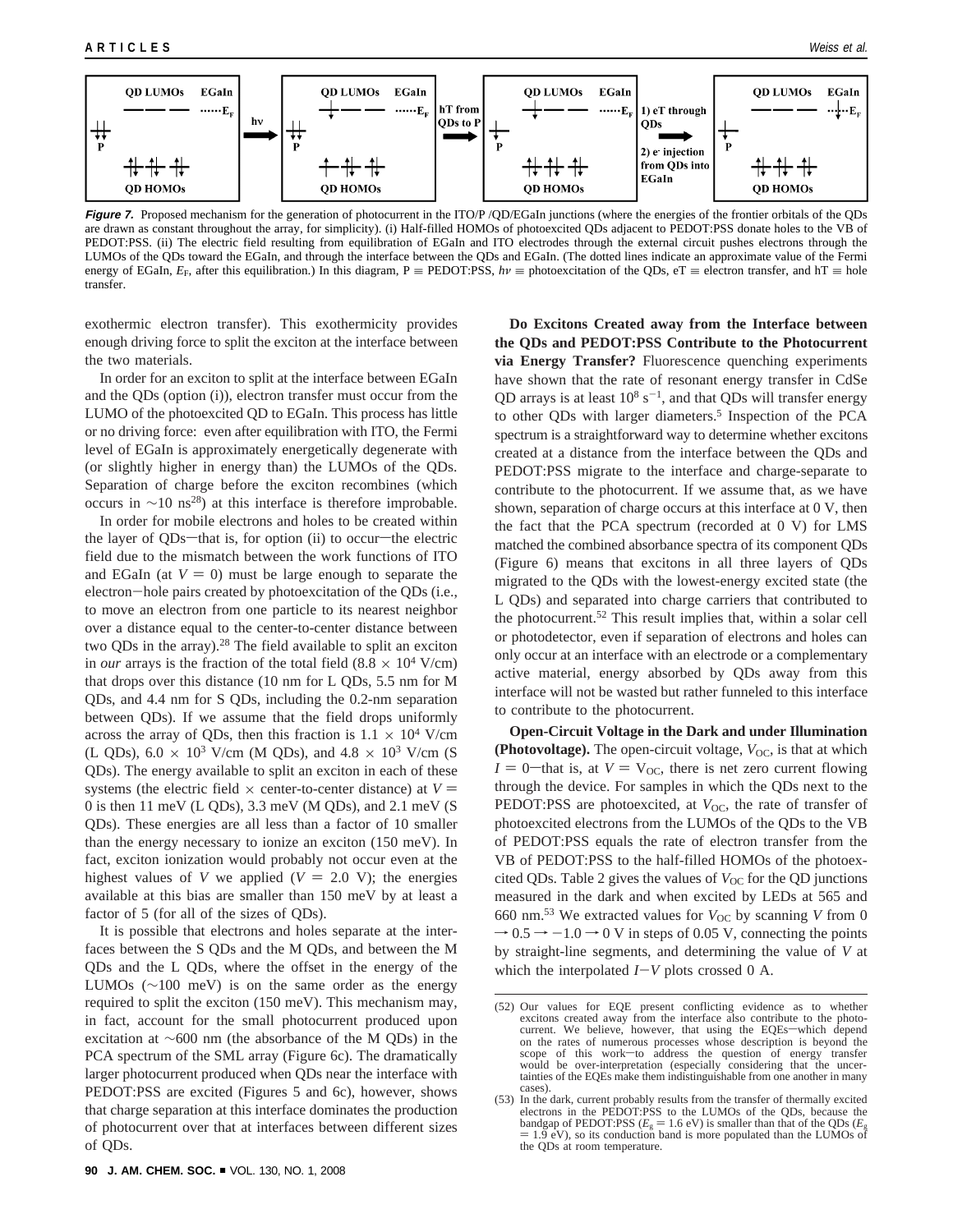**Table 2.** Open Circuit Voltage (V<sub>OC</sub>) of the Junctions ITO/P/X/ EGaIn in the Dark and under Illumination (with Excitation from LEDs at 565 and 660 nm)

|                                         |                                                                                      | $V_{\rm OC}$ (V) <sup>a</sup>                                                |                                                                                  |  |
|-----------------------------------------|--------------------------------------------------------------------------------------|------------------------------------------------------------------------------|----------------------------------------------------------------------------------|--|
| x                                       | dark                                                                                 | 565 nm                                                                       | 660 nm                                                                           |  |
| LLL.<br><b>LMS</b><br><b>MMM</b><br>SML | $-0.06 \pm 0.02^b$<br>$-0.06 \pm 0.03^b$<br>$-0.51 \pm 0.14^b$<br>$-0.64 \pm 0.14^b$ | $-0.12 \pm 0.03$<br>$-0.17 \pm 0.01$<br>$-0.52 \pm 0.04$<br>$-0.56 \pm 0.03$ | $-0.09 \pm 0.02$<br>$-0.07 \pm 0.04$<br>$-0.57 \pm 0.15^b$<br>$-0.48 \pm 0.10^b$ |  |
| <b>SSS</b>                              | $-0.66 \pm 0.14^b$                                                                   | $-0.69 \pm 0.14$                                                             | $-0.61 \pm 0.13^b$                                                               |  |

 $a$  *V*<sub>OC</sub> is presented as a mean  $\pm$  standard deviation of between 14 and 21 values (depending on **X**). *b* These traces were hysteretic;  $V_{OC}$  was taken from the segment  $-V \rightarrow 0$ , after the junction discharged under negative bias (see the text for further explanation).

When there were no photoexcited QDs at the interface between the QDs and PEDOT:PSS-that is, for all junctions in the dark, and for  $X = MMM$ , SML, and SSS under excitation at 660 nm-charge accumulated in the junctions during the portion of the scan from  $V = 0 \rightarrow 0.5 \rightarrow 0$ , probably because electrons injected into the PEDOT:PSS from the ITO became trapped in the polymer. This charging resulted in a hysteretic  $I-V$  trace:  $V_{OC}$  was different during the portion of the scan from  $0 \rightarrow -1.0$  V (when the junction became charged) than during the portion from  $-1.0 \text{ V} \rightarrow 0$  (when the junction discharged). For those junctions whose traces were hysteretic, the values of  $V_{OC}$  in Table 2 were therefore taken from the portion of the scan from  $-1.0 \text{ V} \rightarrow 0$  (after the junction had discharged).

For all junctions and wavelengths, (i)  $V_{OC}$  was similar in the dark and under illumination, and (ii)  $V_{\text{OC}}(LX) \leq V_{\text{OC}}(MX) \leq$ ∼*V*OC(S**X**), so it appears that *V*OC is dictated by the size of the QDs at the interface between the QDs and PEDOT:PSS. These results are reasonable, considering that  $V_{OC}$  is the *net* energy gained by an electron upon being excited from its ground state and traveling from its point of origin into the EGaIn electrode. According to our mechanism for photocurrent, (i) an electron gains energy,  $E_{\rm g}$  ( $\approx E_{\rm LUMO} - E_{\rm HOMO}$  of the QD), via photoexcitation, and (ii) the excited state of the QD at the interface between the QDs and PEDOT:PSS is quenched by donation of an electron from the VB of PEDOT:PSS (which came from ITO) to the half-filled HOMO of the QD. This charge-transfer process subtracts an energy  $E_F(\text{ITO}) - E_{\text{HOMO}}(\text{QD})$  from  $E_g$ (where  $E_F(TTO)$  is the Fermi level of ITO). The *net* energy gained by the electron is therefore  $E_{\text{LUMO}}(\text{QD}) - E_{\text{F}}(\text{ITO})$ . This difference increases as the diameter of the QD decreases;<sup>1</sup> we would therefore predict  $V_{\text{OC}}(L\mathbf{X}) \leq V_{\text{OC}}(M\mathbf{X}) \leq V_{\text{OC}}(S\mathbf{X})$ , which is approximately what we observe.

### **Conclusions**

We measured the current produced by junctions incorporating arrays of colloidal CdSe QDs of a single size and of multiple sizes, with ITO-PEDOT:PSS and eutectic Ga/In (EGaIn) electrodes (Figure 1), when these junctions were excited with various wavelengths of light. In the junctions containing multiple sizes of QDs, we could localize the photoexcitation in different parts of the junction (i.e., near the interface between the QDs and either PEDOT:PSS or EGaIn) by using light that was absorbed primarily by only one of the three sizes of QDs.

**Size-Selective Photoexcitation as an Analytical Tool.** Our work suggests that, by constructing multiple junctions that have effectively indistinguishable absorption spectra but a different

spatial arrangement of QDs, one can determine how the location of a particular QD within the array—that is, its proximity to an electrode, a complementary active material, or another QD of a different size-affects the contribution of its excited state to the observed photocurrent. Specifically, size-selective excitation in junctions incorporating multiple sizes of QDs allowed us to answer the following three questions:

(i) *What is the location of the interface at which photoinduced charge separation (to create electrons and holes from excitons) occurred?* We determined conclusively that, at  $V = 0$  V, separation of charge at the interface between the QDs and PEDOT:PSS dominated the production of photocurrent (Figures 4b, 5, and 6). We believe that this mechanism dominated over the majority of the range of *V* we examined  $-V = 0 \rightarrow +1$  V (for behavior of the junctions when  $V \leq 0$ , please see a separate publication<sup>1</sup>)—but we did not determine the value of *V* at which other mechanisms (hole conduction induced by separation of charge at the interface between the QDs and EGaIn, and ionization of excitons within the array of QDs) began to contribute.

(ii) *Does the energy absorbed by the QDs redistribute before separation of charge?* The photocurrent action (PCA) spectra (Figure 6) of the junctions containing multiple sizes of QDs indicated that, when energetically favorable, excitons created away from the interface between the QDs and PEDOT:PSS traveled to this interface and split to create charge carriers. The inspection of the PCA spectra is a much more direct way to determine how energy is redistributed in the junction than is comparison of external quantum efficiencies (EQEs) (Table 1) between junctions. For instance, one would expect the EQE of LMS to be approximately 3 times that of SML with excitation at 565 nm, because excited states in all three layers are contributing to the photocurrent in LMS, while only excited states in the layer of S QDs are contributing to the photocurrent in SML. In fact, EQE(LMS)<sub>565</sub> is only a factor of ∼1.4 greater than  $EQE(SML)_{565}$  (Table 1 and Figure 4b), but this result may be attributed to several factors, including different rates of charge transfer across the interface between the QDs and PEDOT:PSS or between the QDs and EGaIn, or a different density of sites that trap charge in the two junctions (due to slight variation in conditions used to prepare or deposit the QDs). Both of these factors would affect the current through the device but are independent of the tendency of energy to redistribute through the array prior to separation of charge.

(iii) *How does the magnitude of the photovoltage depend on the locations of* V*arious sizes of QDs within the junction?* The magnitude of the photovoltage  $(V_{OC}$  under illumination) increased as the size of the  $QDs$ —and the gap between the energies of the LUMOs of the QDs and the valence band of PEDOT: PSS-at the interface between the ODs and PEDOT:PSS decreased (Table 2). The photovoltage therefore appears to be proportional to the difference between the energy absorbed when an electron is promoted from the HOMO of the QD to the LUMO of the QD and the energy lost when an electron is transferred from the valence band of PEDOT:PSS to the halffilled HOMO of the QD. This result supports our hypothesis that photocurrent is generated by charge transfer at the interface between the QDs and PEDOT:PSS.

The method of localizing excitation in an array of QDs of multiple sizes in order to identify the interface for separation